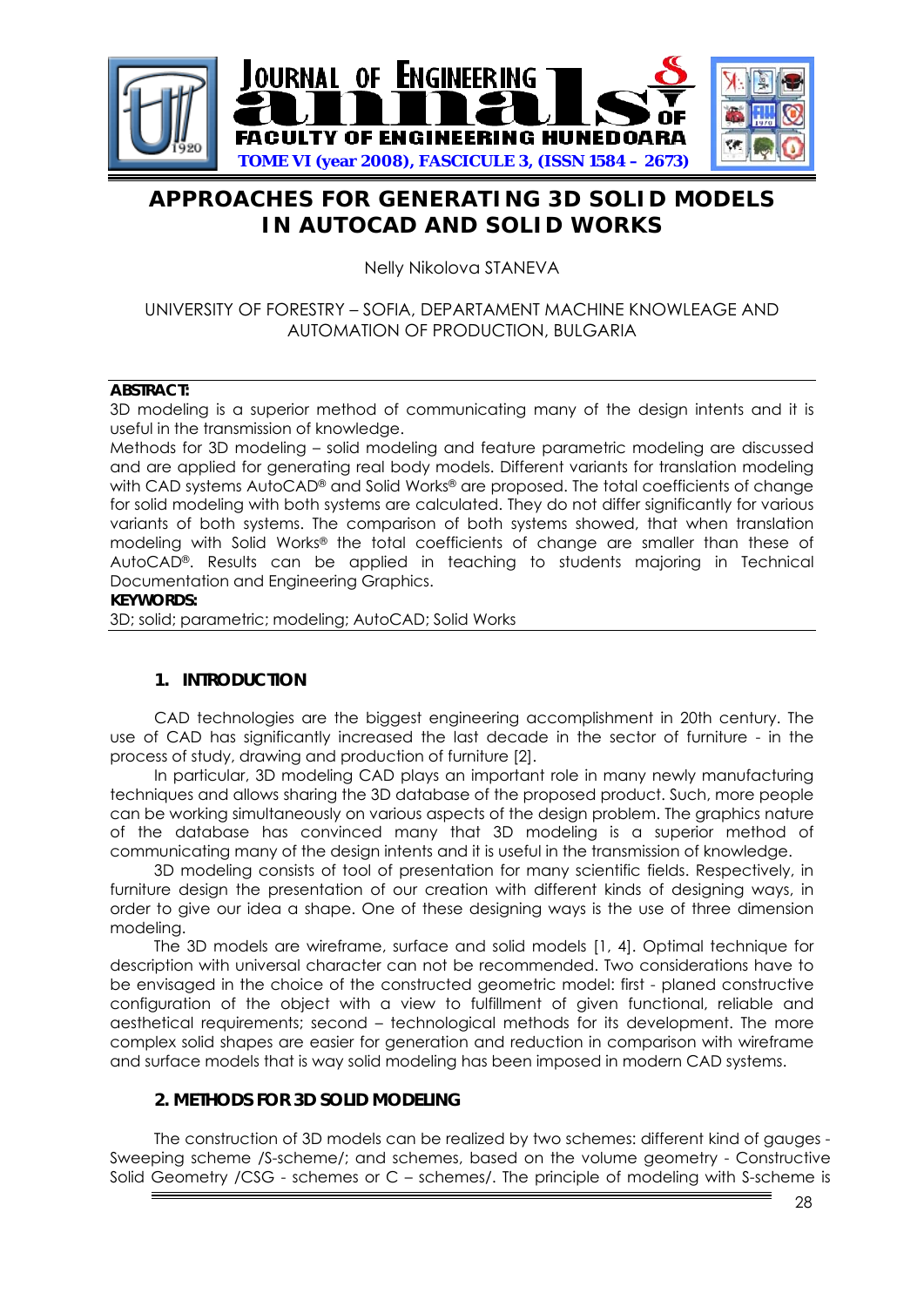



connected with translation of one 2D or 3D body gauges by trajectory in the space. The solid body is fully defined by the gauges and trajectory. Basic S-schemes for modeling are the translation and rotation modeling. С – schemes are based on solid geometry and represent tree-like structures of three-dimensional bodies. The three-dimensional body is constructed as a combination of primitives by Boolean operations.

#### **2.1. Solid modeling**

 The solid modeling operates with simple volume primitives /bodies with simple shape and simple mathematical dependence – pyramids, polyhedron, cylinders, cones, spheres, ellipsoids, surfaces and others/, from which the complex bodies are generated by the Boolean operations Union, Subtract and Intersect [4]. 3D transformations also are applied for finally forming of the model. A tree-like structure is received, which "branches" are 3D primitives and ramifications – Boolean operations and/or 3D transformations. The principle of aggregation is used in CAD systems for 3D geometric modeling that use volume primitives, that is the construction of the body realizes by consecutive union or intersection of primitives.

 Disadvantage of the Solid modeling method is that after applying of Boolean operations, primitives lose their individuality and difficulties at model reduction occur – in more cases almost impossible.

#### **2.2. Feature parametric solid modeling**

 The feature parametric solid modeling is a method based on the feature technology, at which the separate elements of the designing product have individual characteristics [1]. The designing process can be represented as a correct sequence of design operations, by which a constructive element with its parameters is constructed. The first object from which the model construction starts is "Base Feature" and it includes 2D sketch with necessary constraints and dimensions. All objects, created after that are "Additional Feature" and different Boolean operations and 3D transformations can be applied to them to finish the construction of the body.

 The operation of the systems with parametrical modeling is different from this of the systems with solid modeling. It is required accurate representation of the objects through coordinates. The necessary primitives are sketched in different planes, after which they settled by means of dimensioning and the necessary constraints. The geometric constrains, which can be imposed on, are horizontal or vertical line, identity of geometric figures of the same type, tangency between line and arc or between arcs, coincidence of points of geometric elements, parallelism or perpendicularity of lines, concentricity of arcs and etc. The availability of parametric connections and constraints in the model, of course, is reflected to the principles of its reduction. In every moment it is possible to change parameters of every object (sketch, operation, connections) of the model. After specification of new values of parameters, the model is rearranged in conformity with them. Moreover, all occurred connections in the model are kept. After reduction of the element, a repetition of the sequence for construction of subordinate elements and its parameters is not required. All information for this is remembered in the model and it is not destroyed at reduction of its parts.

#### **3. GENERATING SOLID 3D MODELS IN AutoCAD® AND SOLID WORKS®**

 AutoCAD® and Solid Works® are used for construction of the real body solid models (Fig.1). CAD system AutoCAD® is an example for using solid modeling method. Except of method described in 2.1, it is possible to create solids with AutoCAD® by extruding 2D primitives (Extruded Solid) or combination of them. Solid Works® is one of leading CAD systems for 3D feature parametrical modeling.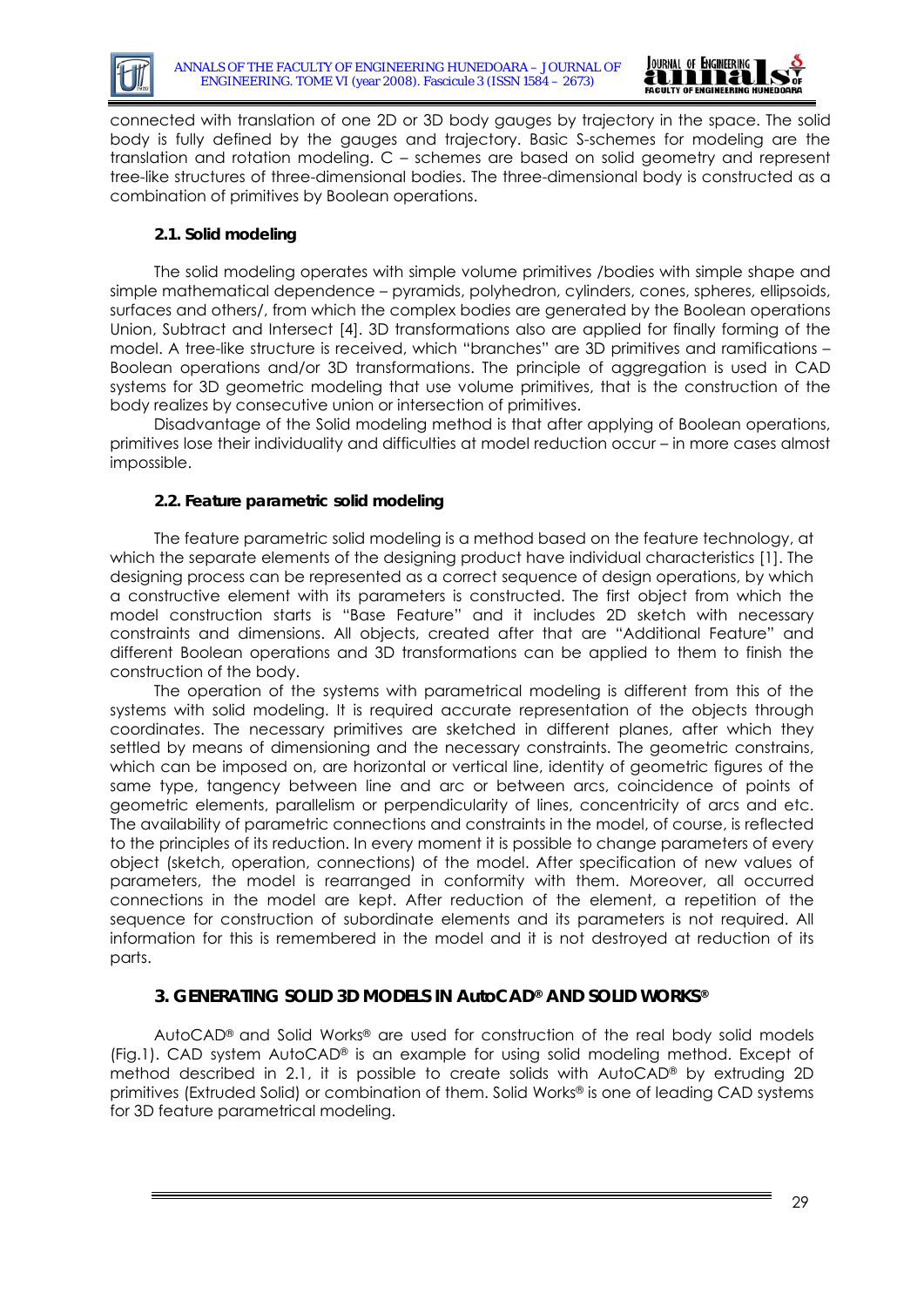





Figure1. Body

For comparison of possibilities of both systems for solid modeling one and the same body is modeled- Fig.1. The consequence of generating a solid model of the body from Fig.1 with AutoCAD® is presented on Fig.2, and for Solid Works® - on Fig.3. The possibilities of both systems allow realizing of three variants of modeling.

For variant 1 of AutoCAD® (Fig.2) the model is generated as a complex body(Composite Solid), which is created from the basic body parallelepiped (Solid Box), cylinder and wedge by the Boolean operations Union and Subtract. In this case, Constructive Solid Geometry (CSG) is applied for generation of the body - the full

set of Boolean operations is used and representation is intended for designer, the efforts of which are directed to ensure of characteristics of construction product [4]. For variant 2 and 3 on Fig.2 and variant 1, 2 and 3 on Fig.3 for both systems one of the basic S-scheme for 3D modeling is applied – translation modeling. The principle of modeling is connected with translation (Extrude for AutoCAD® or Extrude Boss for Solid Works®) of predefined 2D primitive – two dimensional contour (Feature in Solid Works®) by a trajectory in the space. For variants 2 of both systems 2D transformation Mirror is used, because the 2D primitive from which the solid modeling starts is symmetrical. Such, intermediate solids are received, on which the equal Boolean operations and 3D reforms are applied – Chamfer, subtract of a cylinder, creation of a wedge, that is all variants are combined in one variant after determined number of actions.

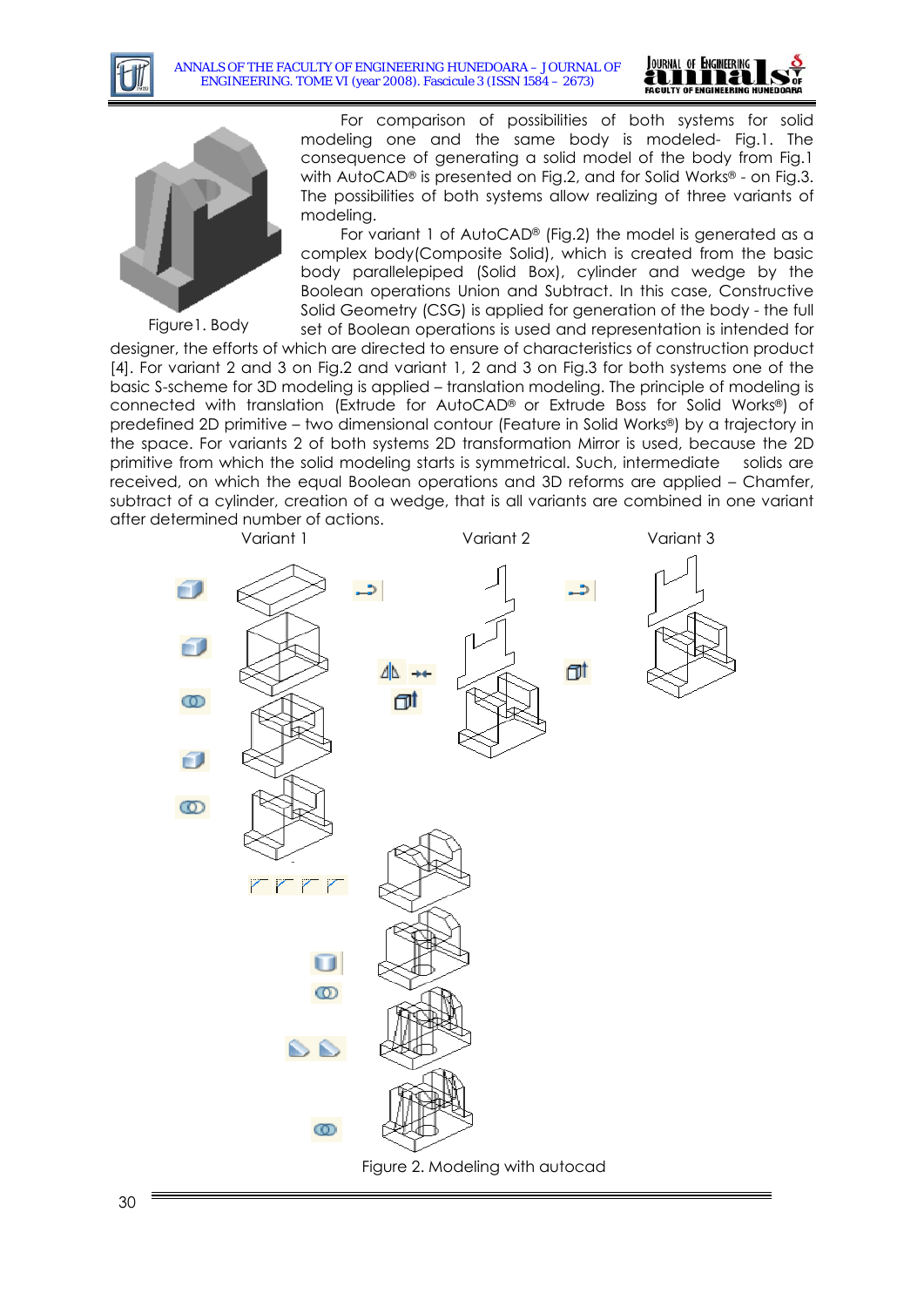

The coefficients of change  $K_P$  for every operation of model creation are calculated by the methods of Penev and others [3]. They are shown in Table 1 for AutoCAD® and in Table 2 for Solid Works® for all variants. The coefficient of change is a numerical expression of the possible changes, with which the operator can influence on given primitive or transformation [3]. The sum of the coefficients of change of used primitives or transformations for every variant represents the total coefficient of change -  $K^o_P$ . The total coefficients of change  $K^o_P$ are calculated and are shown in Table 1 for AutoCAD ® and in Table 2 for Solid Works® for all variants.

The total coefficients of change  $K^o_p$  for the three variants of AutoCAD® are approximately equal – for variant 1 – 45, for variant 2 – 47 and for variant 3- 45 (Table 1). Only apparently, the variant 3 seems with less numbers of actions.

The total coefficients of change $K^o_P$ for the three variants of Solid Works® are almost equal - for variant  $1 - 40$ , for variant  $2 - 42$  and for variant 3-40 (Table 2). The three variants differ only in the consequence of the separated stages – Fig.3.

It is obviously that when modeling with Solid Works® the total coefficients of change are smaller than these of AutoCAD® for all variants (Table 1 and Table 2).